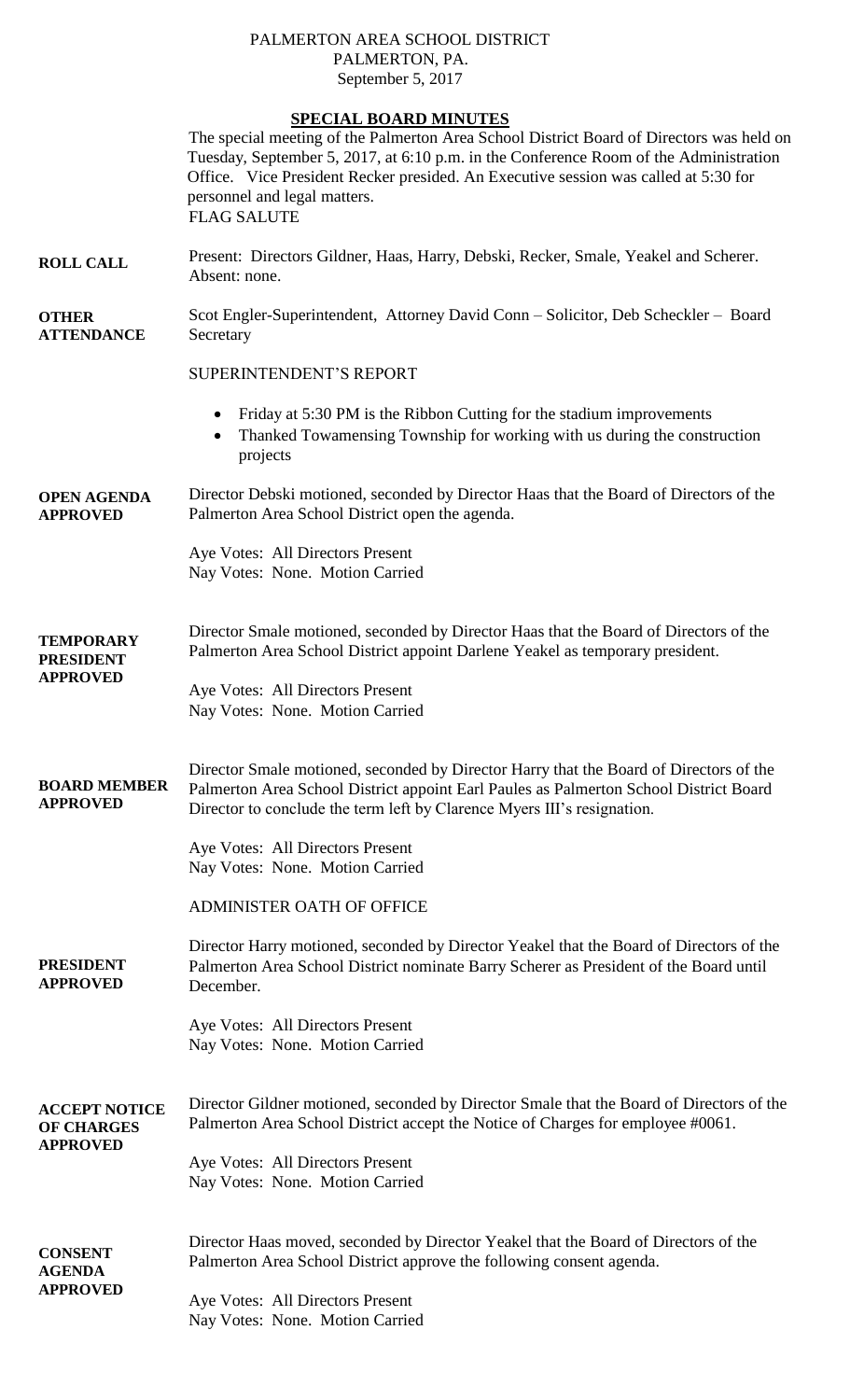# **CONSENT AGENDA**

| <b>RESIGNATION</b>                       | Approve the resignation of Suzanne Lynn as a MS Special Education Teacher, Teacher<br>Mentor, Co-advisor of Jr High Student Council and MS Basketball Coach, effective August<br>16, 2017                                                               |
|------------------------------------------|---------------------------------------------------------------------------------------------------------------------------------------------------------------------------------------------------------------------------------------------------------|
| <b>SPECIAL ED</b><br><b>TEACHER</b>      | Approve Lauren Michalik as MS Special Education teacher, effective September 6, 2017,<br>at a salary of \$43,982 (prorated).                                                                                                                            |
| <b>SUBSTITUTES</b>                       | Approve the following Substitutes:<br>Vanessa Bell as a K-6 substitute teacher<br>$\bullet$<br>Patrick Crowley as a 7-12 substitute teacher<br>$\bullet$<br>Laura Cressley as a K-12 Music substitute<br>$\bullet$<br>Wendy Magner as a Café Substitute |
|                                          | Remove Megan Wagner from substitute teacher list.                                                                                                                                                                                                       |
| <b>MENTOR</b>                            | Approve Zach Tofany as Mentor for Jennifer Denaro and Lauren Michalik<br>for the 2017-18 school year, stipend pending contract approval.                                                                                                                |
| <b>RESIGNATION</b>                       | Approve the resignation of Paula Strohl, Cafeteria employee, effective August 23, 2017                                                                                                                                                                  |
| <b>SUBSTITUTE</b>                        | Approve Brianna Bush as a Long-Term substitute teacher, effective August 28, 2017, at<br>S.S.Palmer, salary of 1/2 B, Step 1.                                                                                                                           |
| <b>CUSTODIAN</b>                         | Approve Frank Rocco as a FT Custodian, effective October 3, 2017, at a salary of \$42,148<br>(prorated)                                                                                                                                                 |
| <b>CAFÉ</b><br><b>EMPLOYEES</b>          | Approve Amy Carrelli as a four hour café worker at the High School at the rate of<br>\$12.31/hour.                                                                                                                                                      |
|                                          | Approve Shannon Ledo as four hour café worker at Parkside Education Center at the rate of<br>\$12.31/hour.                                                                                                                                              |
|                                          | Approve the transfer of Kristen Anglemyer from dishwasher to Asst. Head Chef at the High<br>School at the rate of \$14.60.                                                                                                                              |
|                                          | Approve the transfer of Audrey Ravert from Asst. Head Chef to Head Chef at the High<br>School at the rate of \$15.58.                                                                                                                                   |
| <b>READING</b><br><b>SPECIALIST</b>      | Approve Tanya Hess as a Reading Specialist, M, Step 4 \$48,278 (prorated), effective<br>September 6, 2017.                                                                                                                                              |
| <b>MENTOR</b>                            | Approve Shanna Israel as a mentor for Tanya Hess for the 2017-2018 school year.                                                                                                                                                                         |
| <b>INSTRUCTIONAL</b><br><b>ASSISTANT</b> | Approve Christine King as an Instructional Assistant, effective September 6, 2017, at<br>a rate of \$14.47.                                                                                                                                             |
| <b>VOLUNTEERS</b>                        | Approve Laura Cressley as a volunteer to assist with Jr. & Sr. High Music productions.                                                                                                                                                                  |
|                                          | Approve John Cronk as a volunteer girls volleyball coach, effective September 6, 2017.                                                                                                                                                                  |
|                                          | Approve Lauren Michalik as a volunteer field hockey coach, effective September 6, 2017.                                                                                                                                                                 |
| <b>SCHOOL</b><br><b>PSYCHOLOGIST</b>     | Approve to contract with Art Feinberg as an independent contractor, school psychologist, as<br>needed, not to exceed 120 days, for the 2017-2018 school year, at the rate of \$400/day.                                                                 |
| <b>BAND DIRECTOR</b>                     | Approve Ken Mettam as the Junior High Band Director, effective September 6, 2017, stipend<br>pending contract negotiations.                                                                                                                             |
| <b>CO-ADVISOR</b>                        | Approve Kevin Young as the co-advisor of Jr. High Student Council effective immediately,<br>stipend pending contract negotiations.                                                                                                                      |